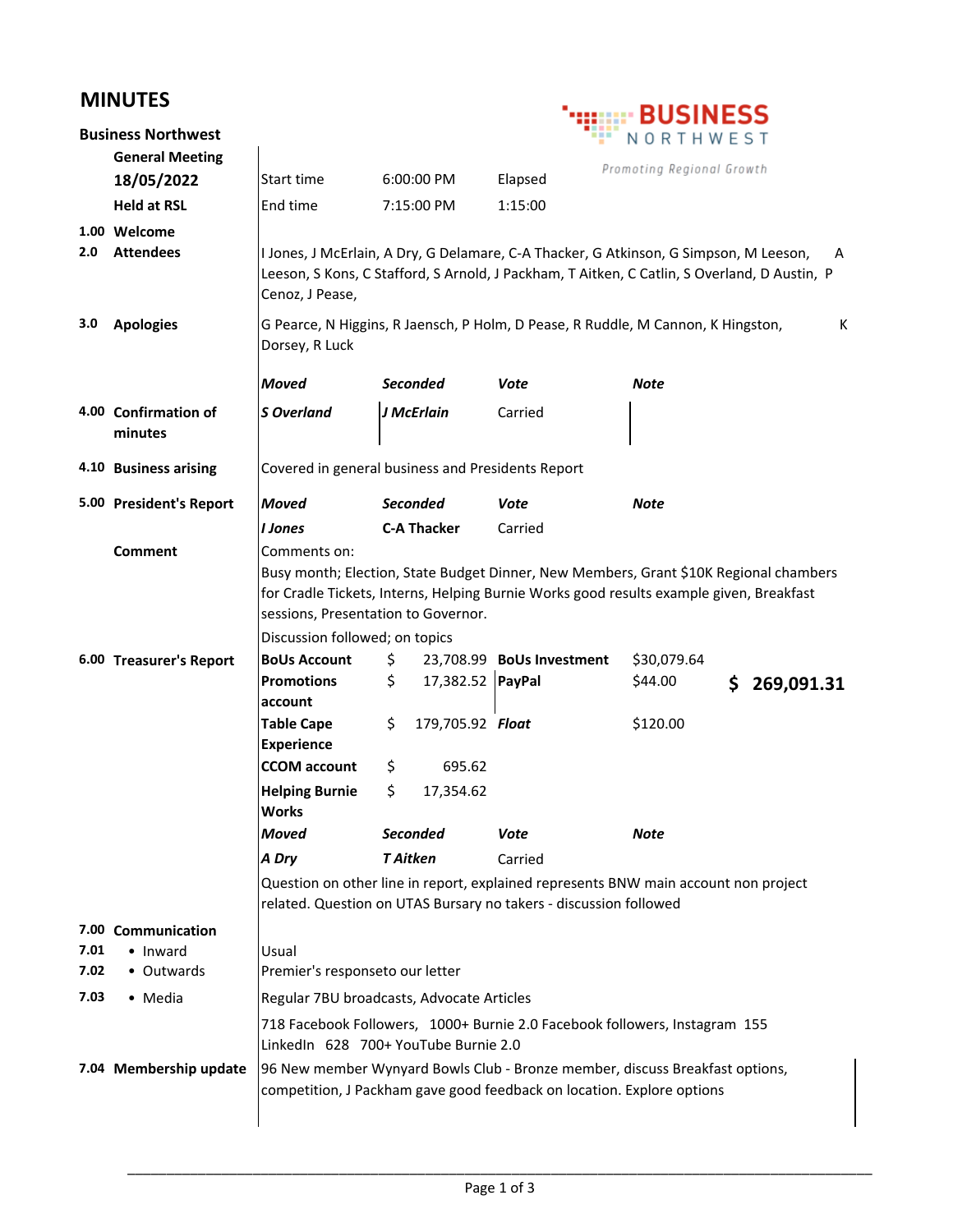|  | 8.00 General Business          |                                                                                                                                                                                                                                                                                                   |  |  |  |  |  |
|--|--------------------------------|---------------------------------------------------------------------------------------------------------------------------------------------------------------------------------------------------------------------------------------------------------------------------------------------------|--|--|--|--|--|
|  | 8.01 Breakfast sessions        | Gavin Pearce and Bel Lynch. Next is Danielle Kidd from WNW Working then Ellis Richmond                                                                                                                                                                                                            |  |  |  |  |  |
|  | 8.02 Events                    | May 27th State Budget at BAFC                                                                                                                                                                                                                                                                     |  |  |  |  |  |
|  | 8.03 Chamber Alliance          | no update                                                                                                                                                                                                                                                                                         |  |  |  |  |  |
|  | 8.04 Promotions                |                                                                                                                                                                                                                                                                                                   |  |  |  |  |  |
|  | 8.05 Tourism                   | Strong numbers best ever across coast, good turnout to THA Lunch, new work visas coming<br>help with staff, AR/VR opportunity with UTAS for table cape project.<br>Discussion followed; M Leeson - Launceston numbers strong, C Stafford - Cradle mountain<br>numbers great, celebrate 100 years. |  |  |  |  |  |
|  | 8.06 Retail / Real Estate /    | - Retail                                                                                                                                                                                                                                                                                          |  |  |  |  |  |
|  | Business / Performing J Pease; |                                                                                                                                                                                                                                                                                                   |  |  |  |  |  |
|  | Arts / Agriculture             | Strong best mothers days ever in 5 years, general interest, freight costs up by 200%, stock<br>delays, Retail good along coast<br>T Aitken;                                                                                                                                                       |  |  |  |  |  |
|  |                                | Cost of inputs, margins squeeze, freight costs, sales good, raw product costs rising                                                                                                                                                                                                              |  |  |  |  |  |
|  |                                | - Real-estate                                                                                                                                                                                                                                                                                     |  |  |  |  |  |
|  |                                | C Stafford;                                                                                                                                                                                                                                                                                       |  |  |  |  |  |
|  |                                | Still busy, listings still hard to get, Prices easing, prices will drop more, stock will come                                                                                                                                                                                                     |  |  |  |  |  |
|  |                                | available                                                                                                                                                                                                                                                                                         |  |  |  |  |  |
|  |                                | - Council                                                                                                                                                                                                                                                                                         |  |  |  |  |  |
|  |                                | S Overland;                                                                                                                                                                                                                                                                                       |  |  |  |  |  |
|  |                                | Budget sessions (just started, good level of understanding, feedback want simple<br>information), Coastal Pathway, contracts let for some works, still awaiting on state govt for<br>removal of rail tracks, slowly but movement.                                                                 |  |  |  |  |  |
|  |                                | - Construction                                                                                                                                                                                                                                                                                    |  |  |  |  |  |
|  |                                | S Arnold; Problems with supply, moving workers around, Tenders have allowances, no                                                                                                                                                                                                                |  |  |  |  |  |
|  |                                | subcontractor pricing, prices rising, no lock in for new contracts. (Discussion followed re                                                                                                                                                                                                       |  |  |  |  |  |
|  |                                | staffing and impacts)                                                                                                                                                                                                                                                                             |  |  |  |  |  |
|  |                                | - Agricultural                                                                                                                                                                                                                                                                                    |  |  |  |  |  |
|  |                                | G Atkinson; all good                                                                                                                                                                                                                                                                              |  |  |  |  |  |
|  |                                | - Training                                                                                                                                                                                                                                                                                        |  |  |  |  |  |
|  |                                | C-A Thacker; all good delay state govt.                                                                                                                                                                                                                                                           |  |  |  |  |  |
|  |                                | I Jones; Chaired meeting around Youth Behaviour in CBD; Councillors + Business owners +                                                                                                                                                                                                           |  |  |  |  |  |
|  |                                | public + police good discussion resolved to meet on a regular basis, Cyndia developed a                                                                                                                                                                                                           |  |  |  |  |  |
|  |                                | webpage on our site, minutes on BNW website, (Discussion followed; maybe cut, maybe                                                                                                                                                                                                               |  |  |  |  |  |
|  |                                | patrols, people need to let police know what is happening, J Packham thanked council and                                                                                                                                                                                                          |  |  |  |  |  |
|  |                                | police for action, T Aitken best meeting good discussion thanked organisers                                                                                                                                                                                                                       |  |  |  |  |  |
|  |                                |                                                                                                                                                                                                                                                                                                   |  |  |  |  |  |